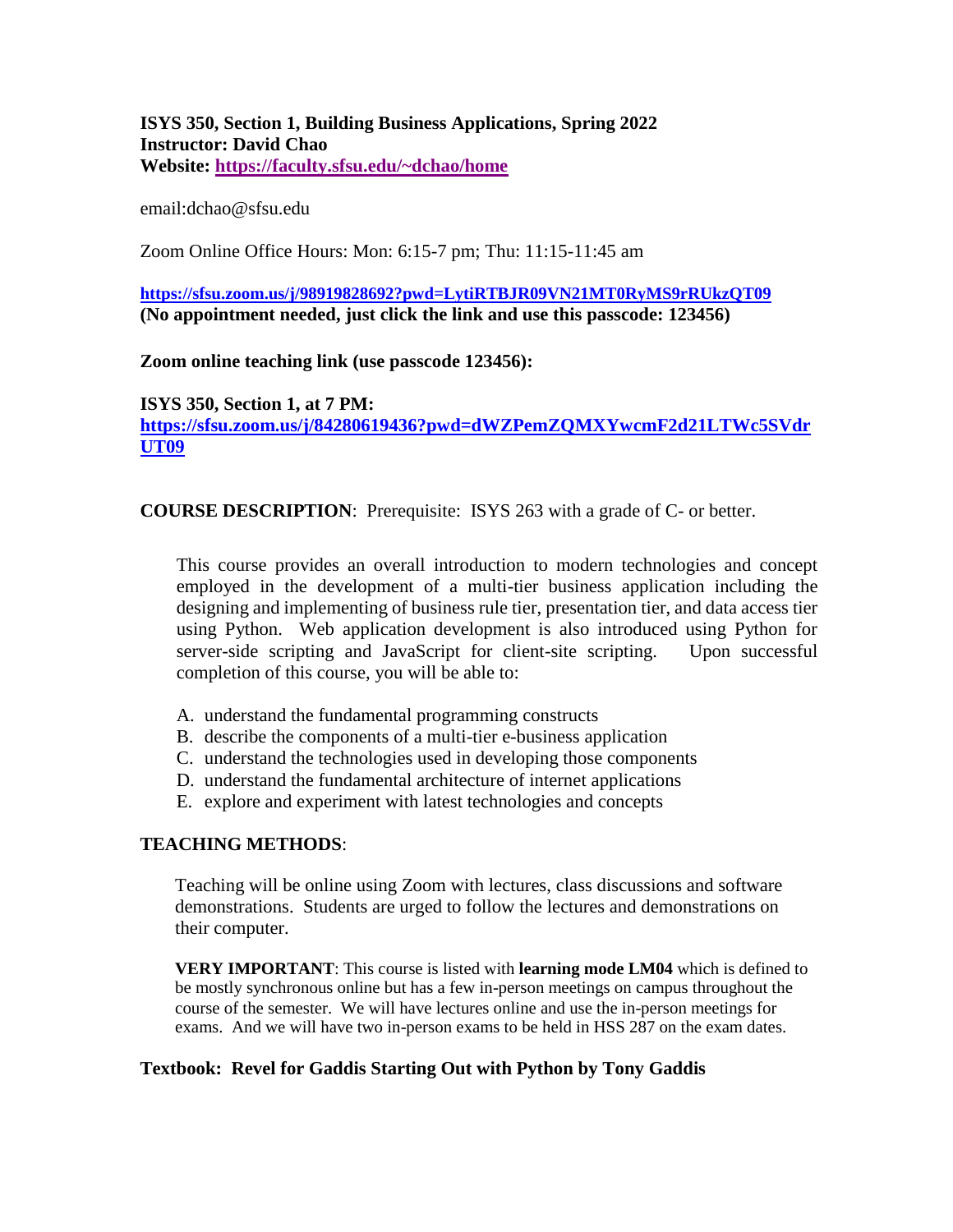**This is an interactive learning environment integrated with media, interactive quizzes and projects. I will assign quizzes and projects from this Revel eBook and you must submit them through Revel. The quizzes and projects will be graded and recorded by Revel eBook. So, you must purchase this eBook and register with Revel. The cost is about \$89.** 

**Please follow this link to purchase and register with Revel: <https://console.pearson.com/enrollment/gyza9t>**

**If you need help on Revel, check out these Revel student resources: <https://www.pearsonhighered.com/revel/students/support/>**

### **Other Python online documentations and tutorials:**

- (1) Online Python documentations and tutorials:
	- a. W3Schools Python:<https://www.w3schools.com/python/>
	- b. Tutorialspoint:<https://www.tutorialspoint.com/python/index.htm>
	- c. Django tutorial:<https://docs.djangoproject.com/en/3.2/>
- (2) Online web programming tutorials:
	- a. W3Schools HTML:<https://www.w3schools.com/html/default.asp>
	- b. W3Schools JavaScript:<https://www.w3schools.com/js/default.asp>
	- c. W3Schools Cascade Style Sheet:<https://www.w3schools.com/css/default.asp>
	- d. JSP Tutorial:<https://www.javatpoint.com/jsp-tutorial>

#### **Software:**

**Python 3.10 with IDLE. Free download at[: https://www.python.org/downloads/](https://www.python.org/downloads/) (You may use other Python IDE such as PyCharm Commuity: [https://www.jetbrains.com/help/pycharm/installation-guide.html\)](https://www.jetbrains.com/help/pycharm/installation-guide.html)**

**For web application development:**

**Apache NetBeans 12.6[: https://netbeans.apache.org/download/index.html](https://netbeans.apache.org/download/index.html)**

 **Django:<https://www.djangoproject.com/download/>**

#### **Grading:**

| <b>Class attendance</b>           | 5%  |
|-----------------------------------|-----|
| <b>Revel quizzes and projects</b> | 15% |
| <b>Programming Assignments</b>    | 25% |
| Two exams                         | 55% |

Revel quizzes and projects must submit through Revel. Programming assignments are submitted by email attachment to dchao@sfsu.edu and is due by the midnight of the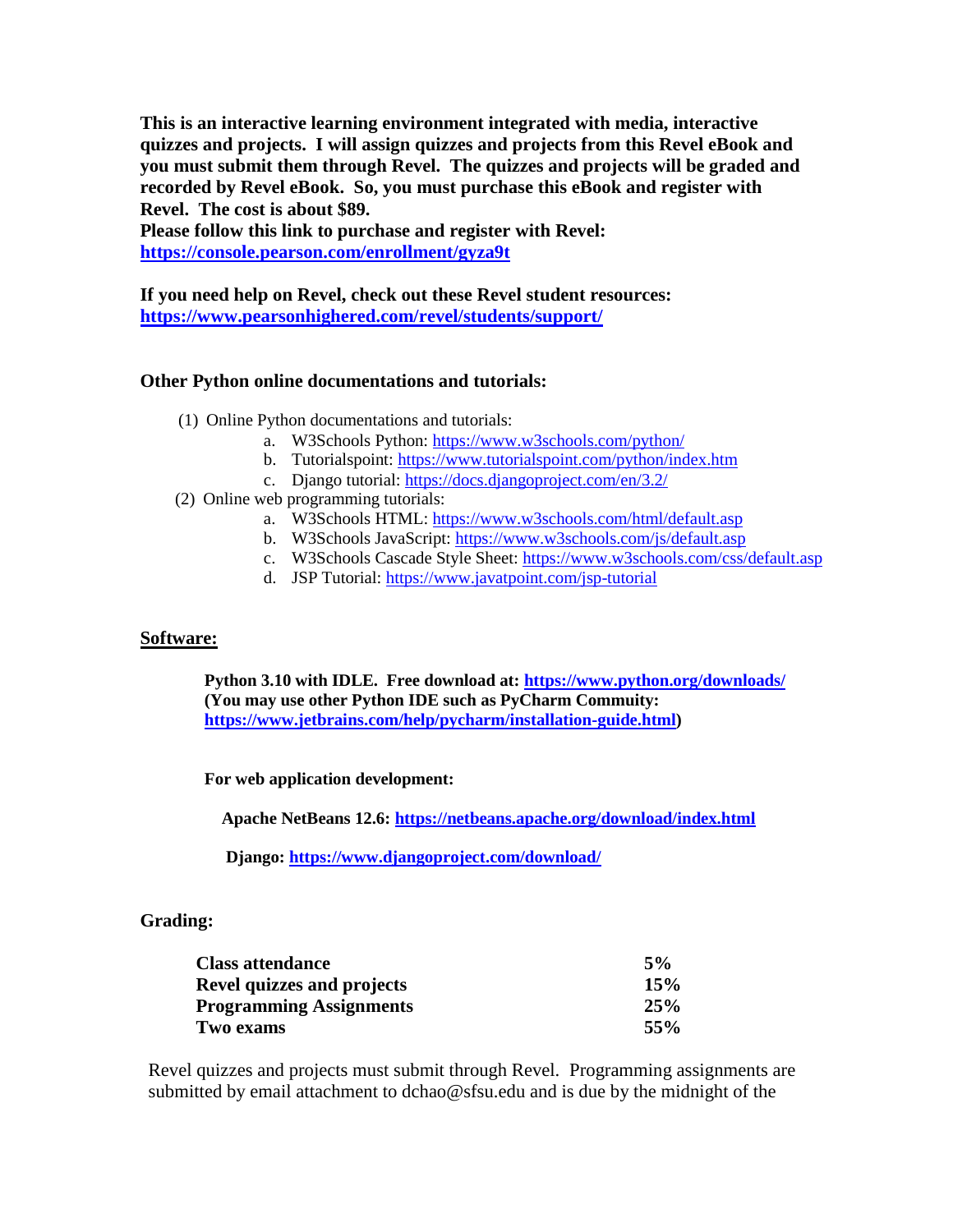due date. Late programming assignments will receive up to 20% penalty. Assignments that are late for more than one week will not be accepted.

The lower limits for letter grades will be no lower than:  $A=93\%$ ,  $A=-90\%$ ,  $B=-87\%$ , B=83%, B-=80%, C+=77%, C=73%, C-=70%, D+=67%, D=63%, D-=60%, F=0%. Grades will not be rounded.

| Week           | Date | Topic                                  | Reading chapters |
|----------------|------|----------------------------------------|------------------|
| 1              | 1/24 | <b>Course Introduction</b>             | Gaddis: 1, 2     |
|                |      |                                        |                  |
|                |      | Introduction to programming and Python |                  |
| $\overline{2}$ | 1/31 | Input, processing, output              | Gaddis: 1, 2     |
| $\overline{3}$ | 2/7  | Decision Structures and Boolean Logic  | Gaddis: 3        |
| $\overline{4}$ | 2/14 | Decision Structures and Boolean Logic  | Gaddis: 3, 4     |
|                |      |                                        |                  |
|                |      | <b>Repetition Structures</b>           |                  |
| 5              | 2/21 | <b>Repetition Structures</b>           | Gaddis: 4        |
| 6              | 2/28 | Exam 1, In-person in HSS 287           |                  |
| 7              | 3/7  | Functions, modules                     | Gaddis: 5        |
| 8              | 3/14 | Python collections                     | Gaddis: 7, 8, 9  |
| 9              | 3/21 | <b>Spring Recess</b>                   |                  |
| 10             | 3/28 | <b>Classes and Object-Oriented</b>     | Gaddis: 10       |
|                |      | Programming                            |                  |
| 11             | 4/4  | File processing                        | Gaddis: 6        |
| 12             | 4/11 | Client-side scripting with JavaScript  | W3Schools JS     |
| 13             | 4/18 | Exam 2, In-person in HSS 287           |                  |
| 14             | 4/25 | Introduction to Cascade Style Sheet    | W3Schools CSS    |
| 15             | 5/2  | Server-side scripting with JSP         | JSP tutorial     |
| 16             | 5/9  | Django and MVC                         | Django tutorial  |

#### **Tentative Schedule**:

**As a requirement for the IS major, ISYS 350 provides the foundational background to support College of Business Learning Goal I (a) and 3 (a):**

**I. Students have basic competencies in business related disciplines.**

- **(a) Students will demonstrate the discipline-based knowledge in accounting, economics, finance, information systems, international business, management, marketing, operations, and statistics.**
- **III. Students demonstrate the ability to analyze business situations.**
- **(a) Students will solve business problems using appropriate quantitative and analytical techniques and technologies.**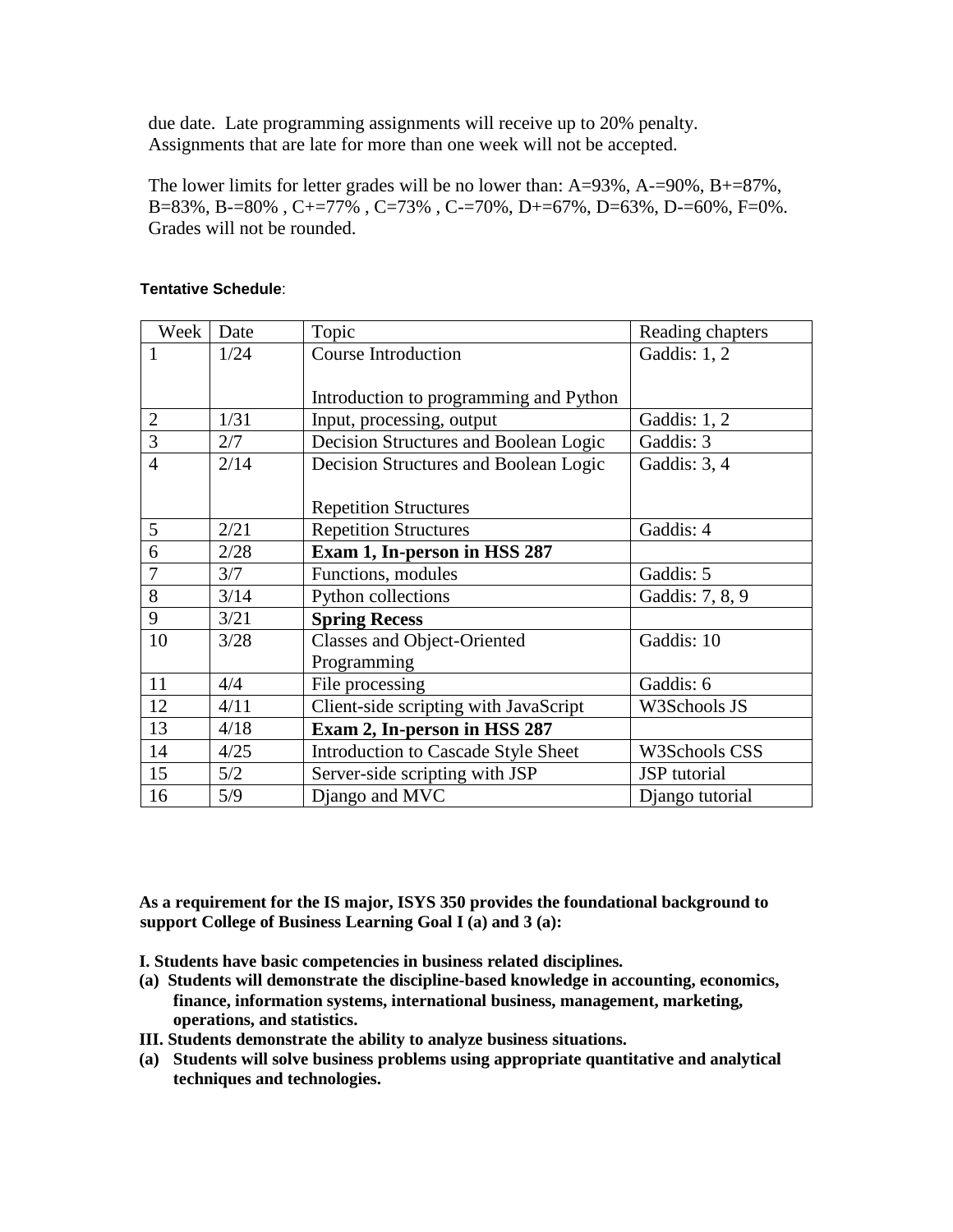## **SF State Policies**

#### **Disclosure of Sexual Violence**

SF State fosters a campus free of sexual violence, including sexual harassment, domestic violence, dating violence, stalking, and/or any form of sex or gender discrimination. If you disclose a personal experience as an SF State student, the course instructor is required to notify the Dean of Students. To disclose any such violence confidentially, contact:

The SAFE Place - (415) 338-2208; [http://www.sfsu.edu/~safe\\_plc](http://www.sfsu.edu/~safe_plc)

Counseling and Psychological Services Center - (415) 338-2208; [http://psyservs.sfsu.edu](http://psyservs.sfsu.edu/) For more information on your rights and available resources: [http://titleix.sfsu.edu](http://titleix.sfsu.edu/) **Disability Access**

Students with disabilities who need reasonable accommodations are encouraged to contact the instructor. The [Disability Programs and Resource Center](http://www.sfsu.edu/~dprc) (DPRC) is available to facilitate the reasonable accommodations process. The DPRC is located in the Student Service Building and can be reached by telephone (voice/TTY 415-338-2472) or by email to [dprc@sfsu.edu.](http://mailto:dprc@sfsu.edu)

## **Health & Safety Commitments**

Your health and safety are our paramount concern at SF State. We ask every member of our campus community to join a pledge to make and follow plans to keep fellow students, faculty, and staff safe and well. Feeling confident, safe and well will help you focus on your academic success. To participate in this class, all students are asked expected to:

- **stay informed** on the most up-to-date information related to SF State's COVID-19 response and Campus Comeback plan
- **plan ahead** for possible class disruptions due to COVID-19 or other unexpected events, such as unhealthy air quality caused by smoke
- **take care of yourself and others** by staying home when you aren't feeling well or believe you have been exposed to COVID-19, and
- **follow all required health and safety guidelines**, including verifying your proof of vaccination or exemption status before coming to class; and wearing a multilayered mask over your nose and mouth at all times when indoors on campus; and wash your hands as often as possible (i.e. soap and water, hand sanitizer).

For more information about SF State's response to COVID-19 and how you can keep yourself and others safe and well, visit the [Campus Comeback](https://together.sfsu.edu/) Website. To plan for how you will maintain your academic success when unexpected events disrupt regular teaching and learning activities, follow the information on the course syllabus and consult the [Keep Learning guide.](https://instructionalcontinuity.sfsu.edu/node/12)

## **Other Policies and Resources**

## **Statement on Cheating and Plagiarism**

Cheating is the actual or attempted practice of fraudulent or deceptive acts for the purpose of improving one's grade or obtaining course credit; such acts also include